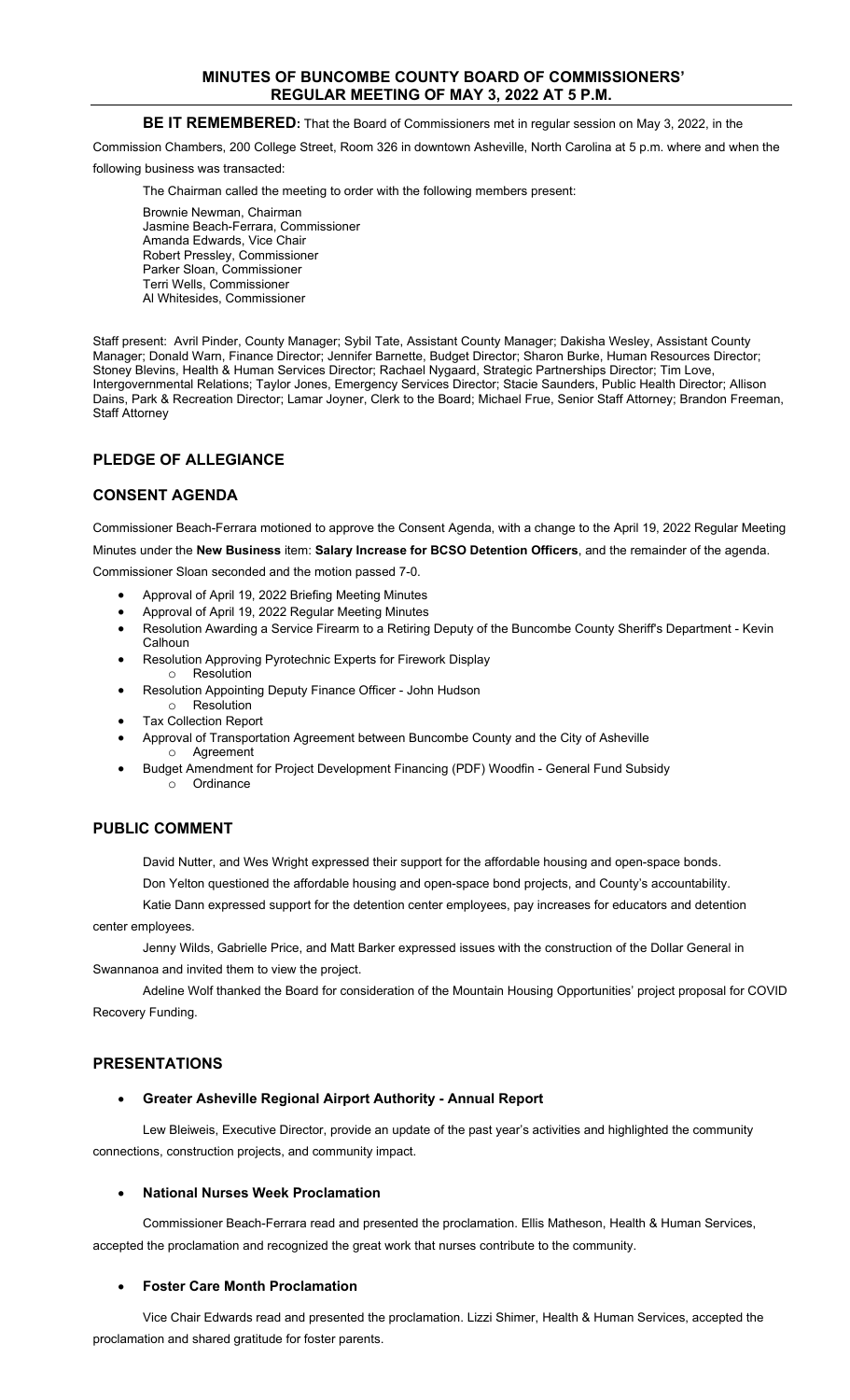#### • **Financial Quarterly Report**

Don Warn, Finance Director, presented the FY22 Third Quarter Financial Report with an update on revenues and expenditures.

# **PUBLIC HEARINGS**

#### • **Preliminary Resolution for the Issuance of the 2022 Limited Obligation Bonds (LOBs) for County and Public School Capital Projects**

Don Warn, Finance Director, explained that the County intends to issue LOBs to fund capital projects and public school capital projects taking advantage of the low interest rate environment by issuing refinancing bonds. The refinancing of the outstanding LOBs will save the County funds in debt service over the next 15 years.

The Chairman opened the hearing at 5:46 p.m.

The hearing was closed at 5:47 p.m.

Commissioner Sloan moved to approve the resolution authorizing the issuance of the 2022 Limited Obligation Bonds (LOBs) for County and Public School Capital Projects as presented. Commissioner Whitesides seconded the motion and it passed 7-0.

#### **COUNTY MANAGER'S REPORT**

Avril Pinder, County Manager, introduced the new Park & Recreation Director, Allison Dains, and announced that start of Early Voting.

#### **NEW BUSINESS**

### • **Approval of COVID Recovery Funding**

Rachael Nygaard, Strategic Partnerships Director, explained the three project proposals that were recommended by Affordable Housing Subcommittee and the Early Childhood Education & Development Committee.

Commissioner Pressley moved to approve the COVID Recovery Fund Award in the grant amount of \$3,201,546 for Buncombe Partnership for Children. Commissioner Whitesides seconded and the motion passed 7-0.

Commissioner Sloan moved to approve the COVID Recovery Fund Award (with May 13<sup>th</sup> deadline) in the grant amount of \$718,616 for Mountain Housing Opportunities and \$935,286 for Asheville Housing Authority. Vice Chair Edwards seconded and the motion passed 7-0.

#### • **Resolution of Intent to Apply to the Local Government Commission for Approval of Bonds, Resolution Authorizing the Application to the Local Government Commission for Approval of the County's General Obligation Debt, and Resolution Making Certain Statements of Fact**

Don Warn, Finance Director, explained the intention to pursue a referendum to issue General Obligation bonds for (1) acquisition and improvement of land or interests therein for conservation and protection of natural resources and preservation of farmland, including but not limited to, the development of greenways and trails for recreation purposes; and (2) to pay the capital costs of housing for the benefit of persons of low or moderate income, including construction of related infrastructure improvements and the acquisition of related land and rights-of-way in the amounts of \$30 million and \$40 million respectively.

Commissioner Wells moved to approve the Resolution of Intent to Apply to the Local Government Commission for Approval of Bonds as presented. Commissioner Beach-Ferrara seconded and the motion passed 7-0.

Commissioner Wells moved to approve the Resolution Making Certain Statements of Fact as presented. Commissioner Beach-Ferrara seconded and the motion passed 7-0.

Commissioner Wells moved to approve the Resolution Authorizing the Application to the Local Government Commission for Approval of the County's General Obligation Debt as presented. Commissioner Beach-Ferrara seconded and the motion passed 7-0.

## • **Ordinance Amending Certain Provisions of the County's Farmland Preservation Program to Comply with Session Law 2021-78**

Brandon Freeman, Staff Attorney, explained the ordinance amendment aligns with North Carolina General Assembly's refinement of the requirements to be certified as qualifying farmland and clarified that the required proximity buffer from the boundary line of any farm enrolled in a Voluntary Agricultural District or an Enhanced Voluntary Agricultural District is 1/2 mile.

Commissioner Wells moved to allow time for subject matter experts to review the amendment for accuracy and delay the approval of the ordinance. Chairman Newman seconded and the motion passed 7-0.